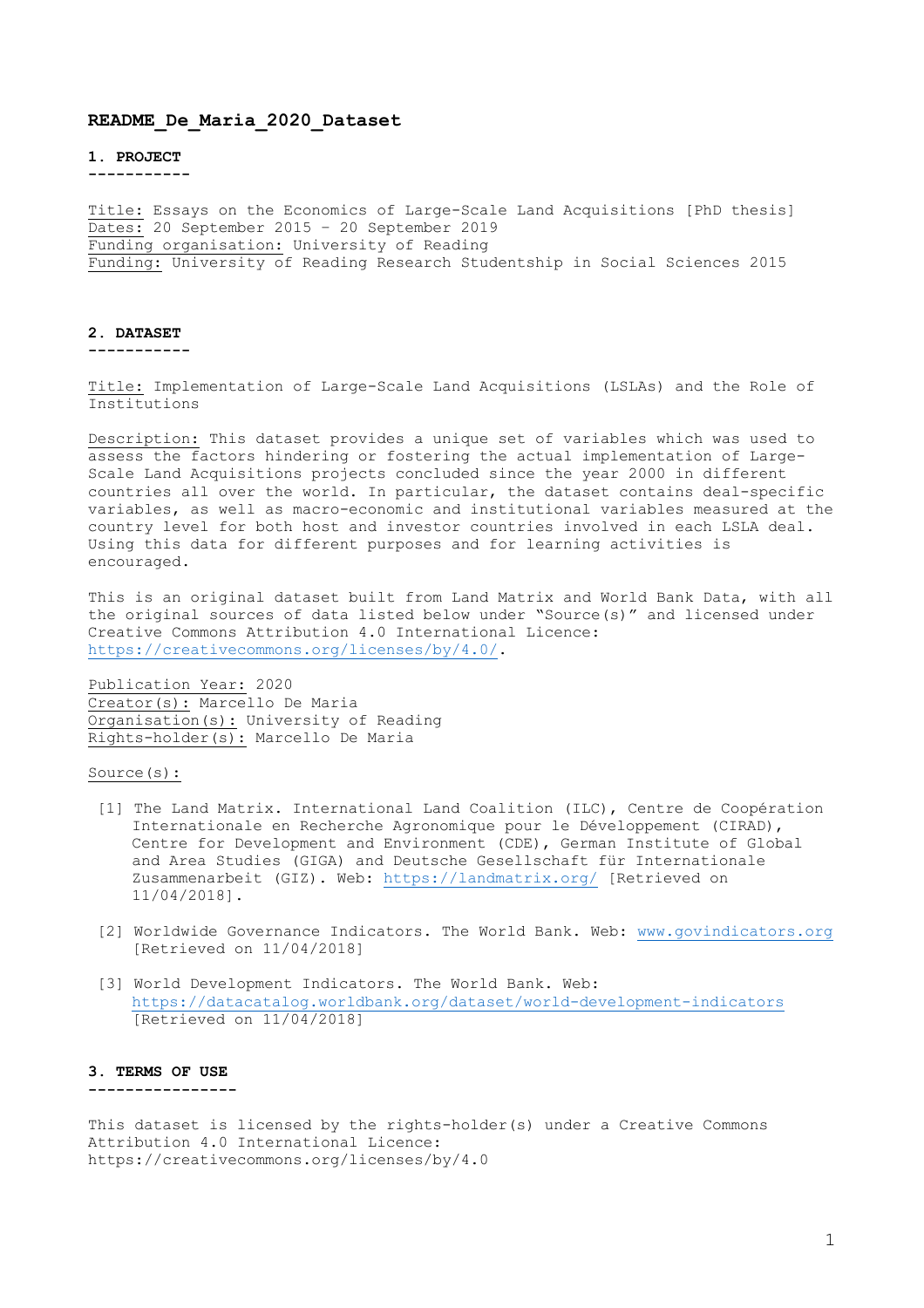**4. CONTENTS**

**------------** File listing:

[1] LSLAs\_Implementation\_Dataset.csv Description: this file contains the data in .csv format.

[2] README De Maria 2020 Dataset.pdf Description: this file contains the dataset metadata in pdf format.

[3] CODEBOOK\_De\_Maria\_2020\_Dataset.pdf Description: this file contains metadata for each variable included in the dataset in pdf format.

[4] LSLAs Implementation Dataset.xlsx Description: this file contains the data in .xlsx format.

### **5. METHOD and PROCESSING**

**-------------------------**

This original database is structured as a cross-section of LSLAs, where dealspecific information relies on the Land Matrix, while other economic and institutional variables are taken from the World Bank data repository (see "Sources").

Please note that this dataset contains missing values and that the original sources used for building this dataset are constantly changing over time, so that the sources might have changed compared to the time when the records were originally downloaded and processed.

The variable "Y" [Y] is an *ad hoc* dummy variable which takes the unit value when a deal is in production – that is, the deal is labelled both "concluded" [NEG ST3] and "in operation" [IMPL\_ST] - and zero otherwise. Deals marked as "concluded" [NEG ST3], but without any information about the implementation status [IMPL ST] were coded as missing values, just like deals for which both information on negotiation status [NEG\_ST3] and implementation status [IMPL\_ST] is missing. Overall, this dummy variable accounts for 1,424 deals in production (53.1%) over a total of 2,345 non-missing records [with 334 missing values in total.

Deal-specific variables include the size of the deal, as well as several dummies accounting for the existence of a domestic participation in the land deal, the presence of multiple investor countries at the same time and the nature of the proposed investment (food, livestock, biofuel, multiple intention, etc.). Each deal is typically observed in the negotiation year, which corresponds to the year of negotiation reported in the Land Matrix.

The size variable [SIZE] used in this dataset is measured in hectares and was built as a combination of the intended size [SIZE\_INT], contract size [SIZE\_CT] and production size [SIZE\_PD] included in the original Land Matrix dataset. In particular, the values of the size variable are equal to the contracted size unless this information is missing, in which case the production size is taken. When both the contract and production size are unavailable, the intended size is used as a proxy to populate the size variable. The variable is also available in log [LNSIZE].

Additional control variables included in the dataset - for both target and investor countries - have been extensively used in the empirical literature on LSLAs. These include data series for the GDP, the average cereal yield per hectare (both obtained from the World Development Indicators [WDI] database of